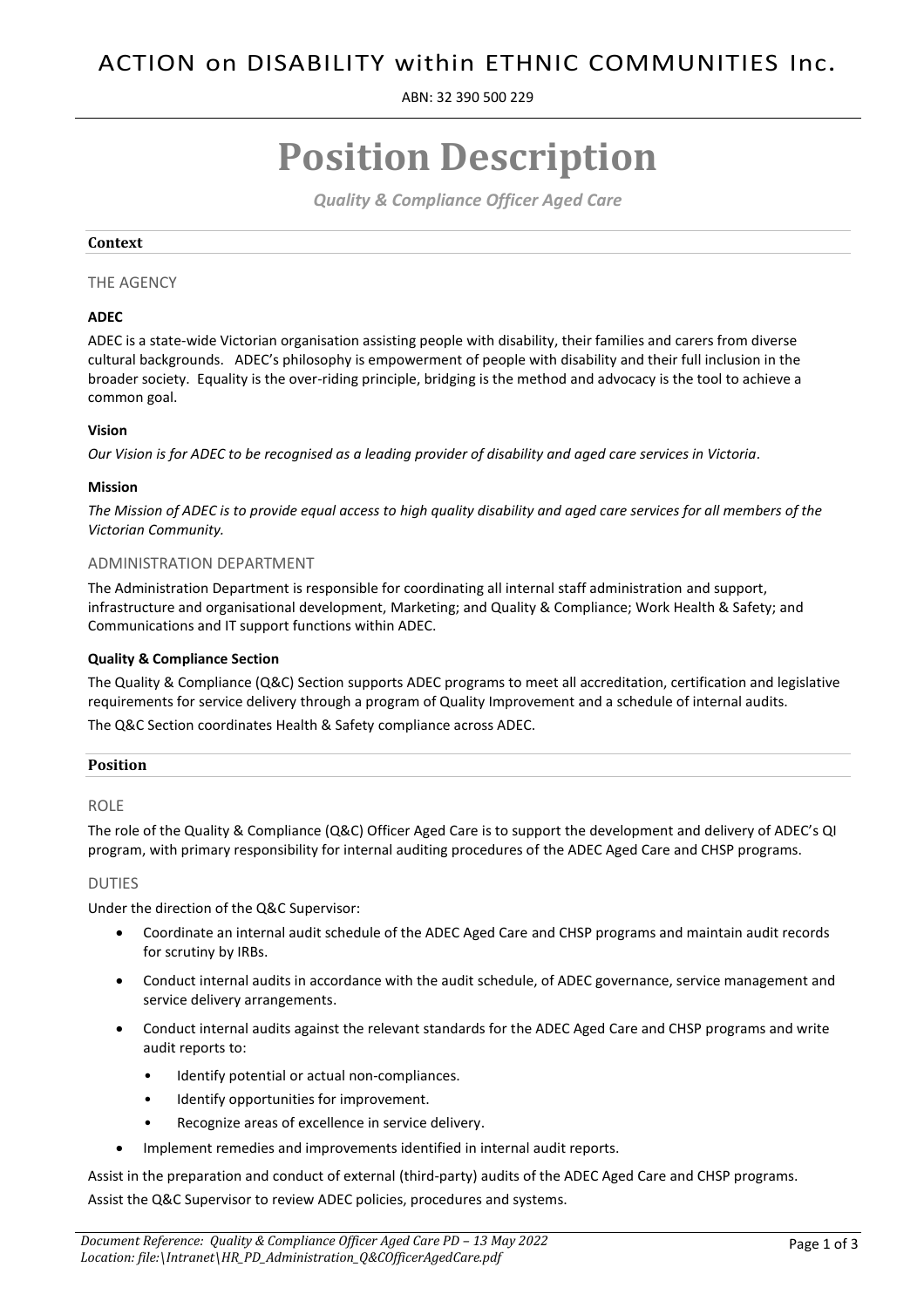# PD - Quality & Compliance Officer Aged Care

#### RESPONSIBILITIES

Coordinate an internal audit schedule and maintain audit records for scrutiny by IRBs.

Complete all required administrative tasks.

Participate in QI and staff planning meetings.

Undertake specific tasks and projects as directed by the Q&C Supervisor or the Administration Manager.

#### KEY PERFORMANCE INDICATORS

The Q&C Officer Aged Care's performance will be measured against:

- The quality of internal audit processes and audit reports.
- The level of compliance demonstrated by the ADEC Aged Care and CHSP program staff with Quality standards, policies, and practices.

# KEY SELECTION CRITERIA

### **Essential**

Attendance at Quality Audit training course – BSBAUD504 Report on a Quality Audit.

Knowledge of the Aged Care and CHSP programs.

Ability to interact productively with staff of ADEC programs.

High level of oral, written, and negotiation skills.

Ability to assist with the implementation of a consistent QI system across all ADEC programs and activities, including regular evaluations and feedback.

Ability to use electronic data collection and reporting systems.

Proficiency in Microsoft Office suite.

#### **Desirable**

Diploma in Quality Auditing or equivalent qualification and two years' experience in a comparable position.

Attendance at Quality Audit training course – BSBAUD503 Lead a Quality Audit.

At least two years' experience in a role with responsibility for management systems auditing.

Knowledge of Aged Care Quality and Safety Commission, and CHSP compliance requirements.

The ability to work in a multidisciplinary team and to coordinate program activity with others.

The capacity to work with a diverse range of people, including people with disability, ethnic communities, service providers and funding bodies.

Hold a valid and current licence to drive a motor vehicle, issued by the appropriate authority in the jurisdiction in which the holder will drive, and appropriate to the type of vehicle to be driven.

#### **Employment Terms and Conditions**

#### AWARD AND CLASSIFICATION

All ADEC employees are employed under the terms, conditions and entitlements of the Modern Award – Social, Community, Home Care and Disability Services Industry Award 2010 (the Award); and the National Employment Standards (NES).

The classification for this position is Level 3. The terms of employment for any new employee appointed to this position will be stated in a formal Employment Contract.

# ADEC EMPLOYMENT REQUIREMENTS

All ADEC employees:

- Are required to sign an Employment Contract.
- Are required to sign a Code of Conduct and a Statutory Declaration.
- Are required to declare any pre-existing medical conditions or injuries that might bear on their ability to perform their role.